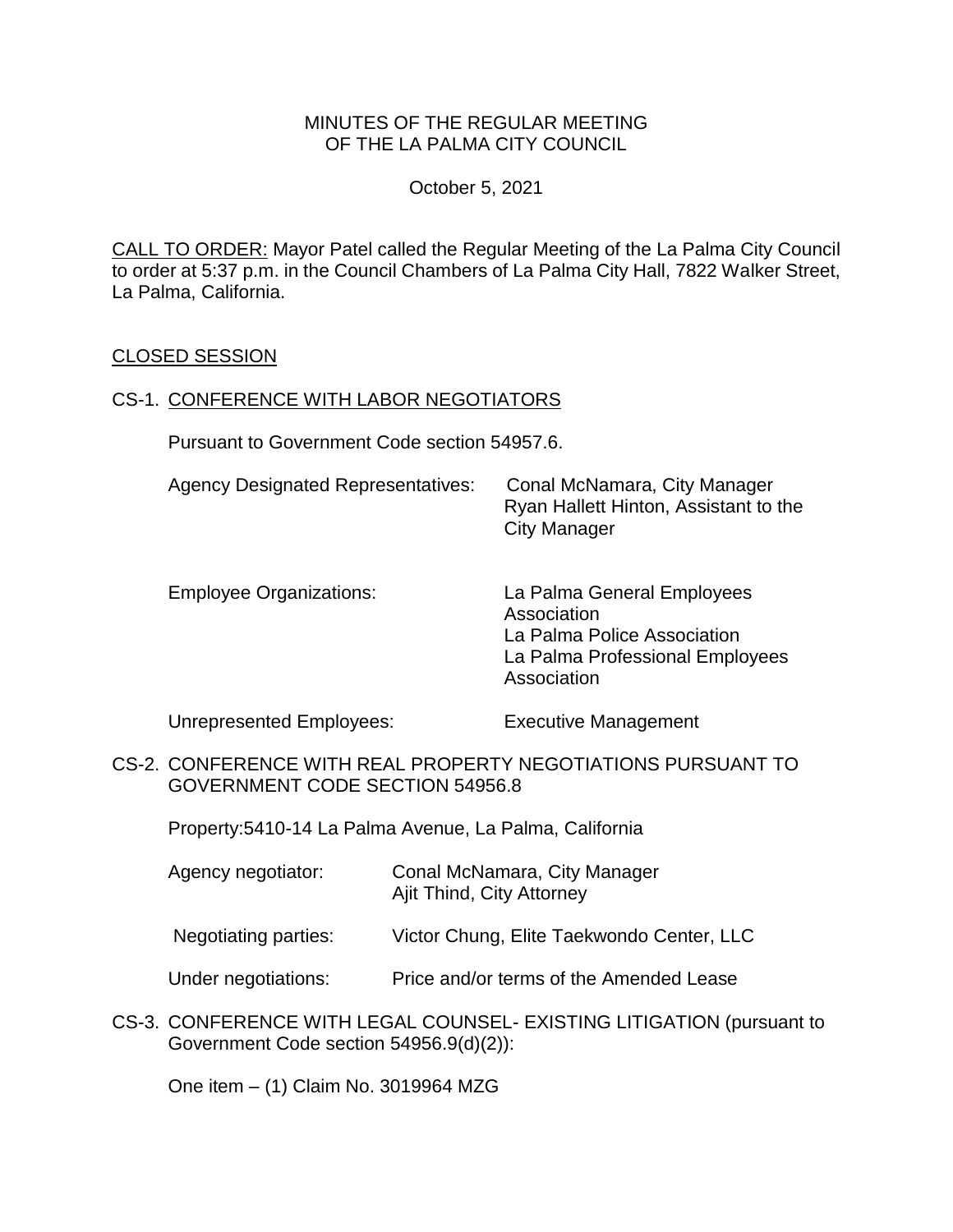Claimant: Rabi Fararji

# CS-4. [PUBLIC EMPLOYEE PERFORMANCE EVALUATION](https://lapalma.granicus.com/MediaPlayer.php?view_id=&clip_id=1270&meta_id=171067)

Government Code Section 54957

Position Title: City Manager

Mayor Patel recessed into Closed Session at 5:39 p.m.

Mayor Patel reconvened in Open Session at 6:30 p.m. and asked for a report.

City Attorney Thind responded that were no reportable actions on Closed Session Items CS-1, CS-2, and CS-4; however, on Item CS-3, the City Council voted 5-0 to reject the Claim.

| PLEDGE OF ALLEGIANCE:          | Mayor Pro Tem Steggell                                                                                                                                                                                                |
|--------------------------------|-----------------------------------------------------------------------------------------------------------------------------------------------------------------------------------------------------------------------|
| INVOCATION:                    | Pastor Matthew Agosto, City Church                                                                                                                                                                                    |
| ROLL CALL:                     | <b>Council and Commission Members</b>                                                                                                                                                                                 |
| Council Members present:       | Council Member Baker, Council Member Goodman,<br>Mayor Patel, Mayor Pro Tem Steggell, Council, and<br>Member Waldman                                                                                                  |
| Council Members absent:        | <b>None</b>                                                                                                                                                                                                           |
| <b>City Officials present:</b> | City Manager McNamara<br><b>City Attorney Thind</b><br><b>Police Chief Kim</b><br>Scott Hutter, Planning Manager<br><b>Water Supervisor Chavira</b><br><b>Management Analyst Cisneros</b><br><b>City Clerk Kenney</b> |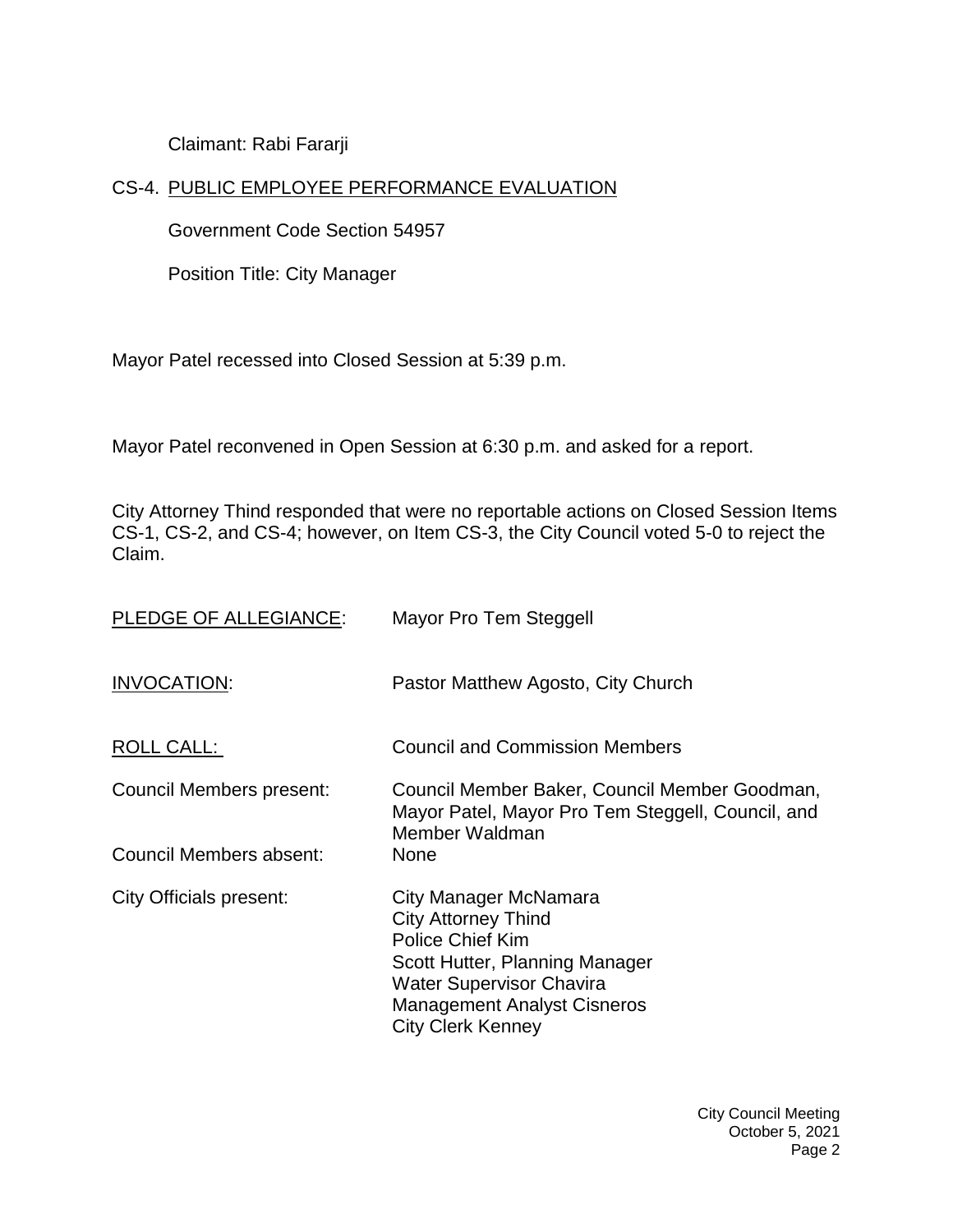## [PRESENTATIONS](https://lapalma.granicus.com/MediaPlayer.php?view_id=&clip_id=1270&meta_id=171071)

- 1. [Mayor Patel presented a Proclamation to two Hindu Community Groups in](https://lapalma.granicus.com/MediaPlayer.php?view_id=&clip_id=1270&meta_id=171072)  [Recognition of October as Hindu Heritage Month.](https://lapalma.granicus.com/MediaPlayer.php?view_id=&clip_id=1270&meta_id=171072)
- 2. [Mayor Patel presented a Proclamation to Orange County Fire Authority Chief](https://lapalma.granicus.com/MediaPlayer.php?view_id=&clip_id=1270&meta_id=171073)  [Petro in Recognition of October 3-9 as "Fire Prevention Week"](https://lapalma.granicus.com/MediaPlayer.php?view_id=&clip_id=1270&meta_id=171073)

# [ORAL COMMUNICATIONS](https://lapalma.granicus.com/MediaPlayer.php?view_id=&clip_id=1270&meta_id=171074)

A representative from a Hindu-American group thanked Mayor Patel for the recognition and addressed the City Council on the foundational belief system of the Hindu religion.

Keshavel Patel, a La Palma resident and Hindu leader, addressed the City Council regarding the values of the Hindu-American community and appreciates the City's recognition of their heritage.

### [RECESS THE CITY COUNCIL AND CONVENE AS THE CITY OF LA PALMA AS](https://lapalma.granicus.com/MediaPlayer.php?view_id=&clip_id=1270&meta_id=171075)  [SUCCESSOR AGENCY TO THE DISSOLVED COMMUNITY DEVELOPMENT](https://lapalma.granicus.com/MediaPlayer.php?view_id=&clip_id=1270&meta_id=171075)  [COMMISSION AT 6:46 P.M.](https://lapalma.granicus.com/MediaPlayer.php?view_id=&clip_id=1270&meta_id=171075)

[City Clerk Kenney stated, "The City Council will now recess and convene as the](https://lapalma.granicus.com/MediaPlayer.php?view_id=&clip_id=1270&meta_id=171076)  [Successor Agency to the Dissolved Community Development Commission of the City of](https://lapalma.granicus.com/MediaPlayer.php?view_id=&clip_id=1270&meta_id=171076)  La Palma. [Members of the La Palma City Council receive no compensation or stipend](https://lapalma.granicus.com/MediaPlayer.php?view_id=&clip_id=1270&meta_id=171076)  [as a result of convening or participating in either the Successor Agency or otherwise as](https://lapalma.granicus.com/MediaPlayer.php?view_id=&clip_id=1270&meta_id=171076)  [serving as members of the Successor Agency."](https://lapalma.granicus.com/MediaPlayer.php?view_id=&clip_id=1270&meta_id=171076)

### [CONSENT CALENDAR](https://lapalma.granicus.com/MediaPlayer.php?view_id=&clip_id=1270&meta_id=171077)

A. Approval of Successor Agency Minutes

Minutes of the September 7, 2021, Regular Meeting of the Successor Agency.

Council Member Waldman made a motion to approve Consent Calendar Item A.

The motion was seconded by Council Member Baker and carried on the following vote:

AYES: Council Member Baker, Council Member Goodman, Mayor Patel, Mayor Pro Tem Steggell, and Council Member Waldman

NOES: None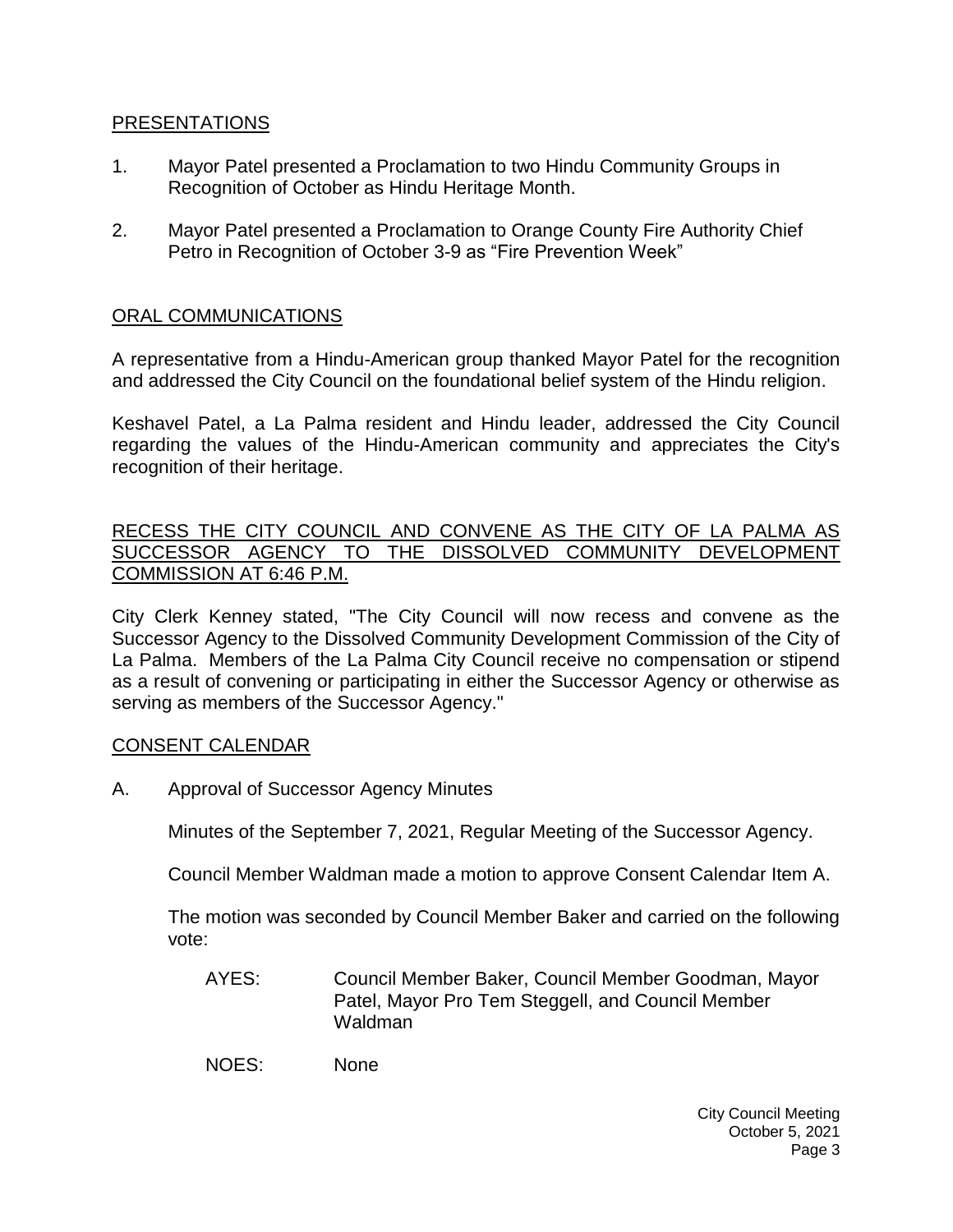# PUBLIC HEARINGS

None Scheduled.

# REGULAR ITEMS

None Scheduled.

## [ADJOURN THE CITY OF LA PALMA AS SUCCESSOR AGENCY TO THE DISSOLVED](https://lapalma.granicus.com/MediaPlayer.php?view_id=&clip_id=1270&meta_id=171081)  [COMMUNITY DEVELOPMENT COMMISSION AND RECONVENE THE CITY COUNCIL](https://lapalma.granicus.com/MediaPlayer.php?view_id=&clip_id=1270&meta_id=171081)  [AT 6:47 P.M.](https://lapalma.granicus.com/MediaPlayer.php?view_id=&clip_id=1270&meta_id=171081)

# CONSENT CALENDAR

1. Waive the Reading of All Ordinances

Waive the reading of all Ordinances in their entirety and read by title only.

2. Approval of Council Minutes

Minutes of the September 7, 2021, Regular Meeting of the City Council.

3. Approval of Register of Demands

Adopt Resolution No. 2021-28 approving the Registers of Demands for September 21, 2021, and October 5, 2021.

4. Second Reading and Adoption of An Ordinance Amending Chapter 18 of the La Palma Municipal Code pertaining to Garbage and Refuse to Incorporate the State's Organic Waste Methane Emissions Reductions Mandate (Senate Bill 1383)

Approve the second reading and adopt Ordinance No. 2021-02 Amending Chapter 18 of the La Palma Municipal Code pertaining to Garbage And Refuse Code to Incorporate the State's Organic Waste Methane Emissions Reductions Mandate (Senate Bill 1383).

5. Resolution Request in Support of the Veteran Cemetery Coalition

Adopt Resolution No. 2021-29 approving their support of the Veteran's Cemetery Coalition in pursuit of a veteran's cemetery at the Gypsum Canyon site.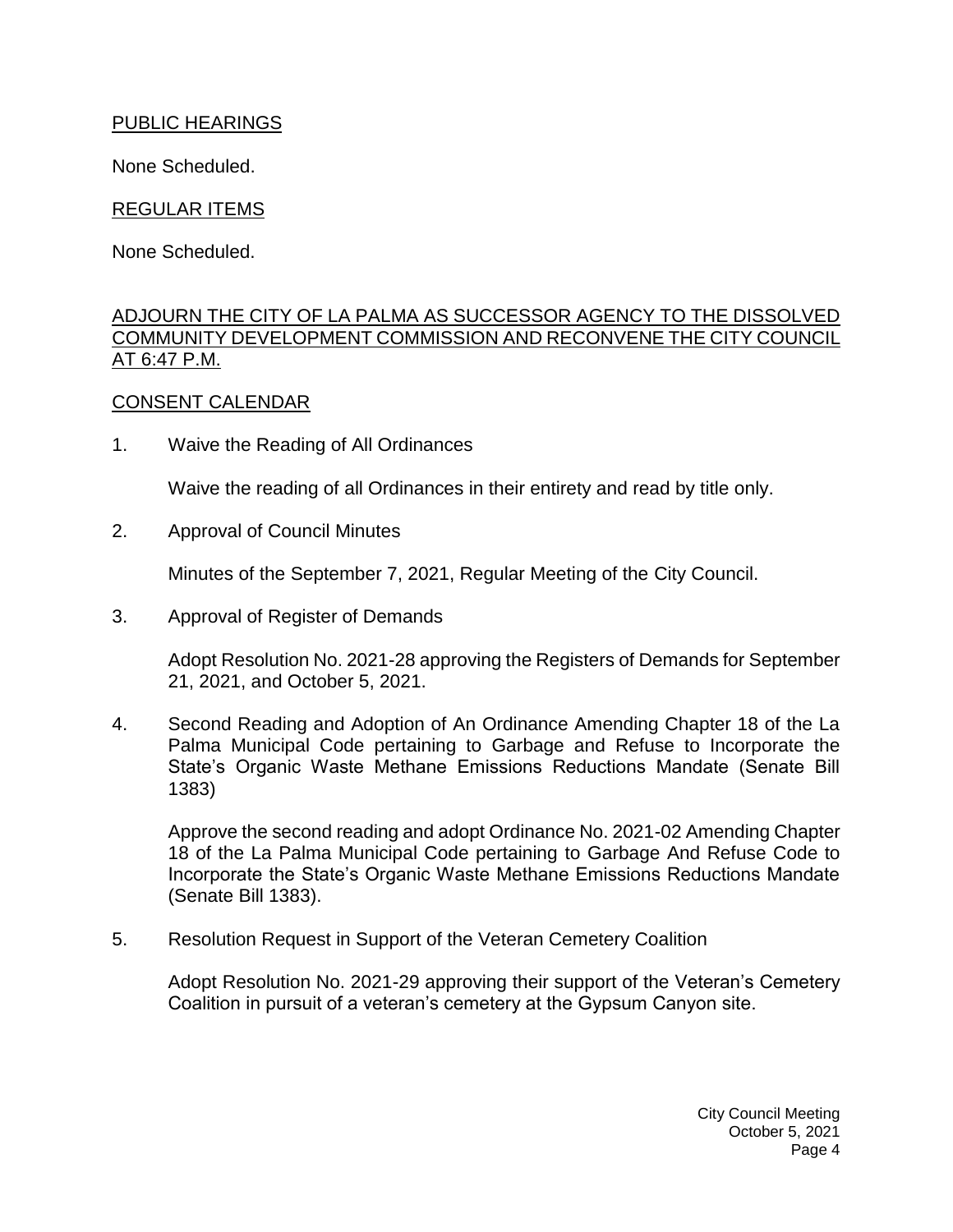6. Approval to Exercise Extensions to Consultant Services Agreement with Charles Abbott Associates for Environmental Services – NPDES Storm Water and FOG Program

Authorize the Mayor to exercise the remaining two (2) one (1) year extensions of the Agreement for Consultant Services with Charles Abbott Associates, Inc. for Environmental Services – NPDES Storm Water and FOG Program.

7. Resolution Declaring Surplus Property for 5010-14 La Palma Avenue

Adopt Resolution No. 2021-30 declaring the property at 5010-14 La Palma Avenue, La Palma, as surplus property pursuant to the Surplus Land Act.

- 8. Notice of Completion and Acceptance of Work for the Thelma Avenue Interconnect Project, City Project No. 21-WTR-02
	- a) Accept the work and authorize the Community Services Director to file the Notice of Completion and Acceptance of Work with the Orange County Recorder for the Thelma Avenue Interconnect Project, City Project No. 21- WTR-02; and
	- b) Approve the carryover of funding from the FY 2020/21 Budget in the amount of \$195,000 (055-900-9344-00000) to be included in the FY 2021/22 midyear budget resolution.
- 9. Notice of Completion and Acceptance of Work for the City Hall HVAC Improvements, City Project No. 20-BLDG-03
	- a) Accept the work and authorize the Community Services Director to file the Notice of Completion and Acceptance of Work with the Orange County Recorder for the City Hall HVAC Improvements, City Project No. 20-BLDG-03: and
	- b) Authorize additional funding in the amount of \$71,909 (035-900-8040- 00000), of which \$8,423 will be added to the FY 2021-22 Budget and included in the mid-year budget resolution.
- 10. Award of Contract to Universal Coating, Inc. for the Civic Center Roof Project, City Project No. 21-BLDG-04

Award a Contract in the amount of \$181,989.00 to the low bidder, Universal Coating, Inc. for the Civic Center Roof Project, City Project No. 21-BLDG-04.

11. Award of Contract to JDL Design, LLC for Walker Well Motor PLC Upgrade.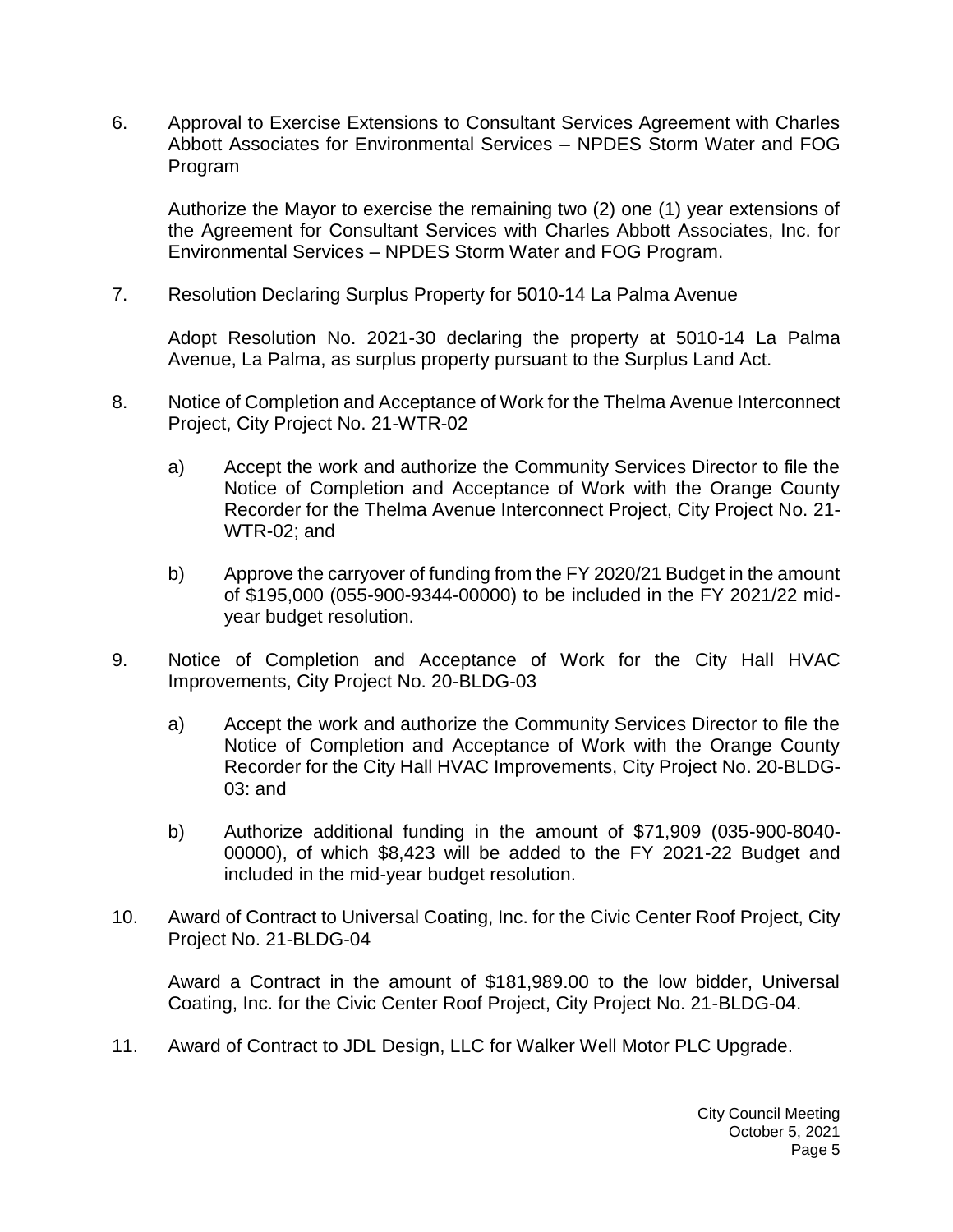- a) Award a contract in the amount of \$49,200 to JDL Design, LLC for Walker Well Motor PLC Upgrade; and
- b) Approve the carryover of funds from FY 2020-21 Budget to FY 2021-22, to be included in the mid-year budget resolution.
- 12. Approve Mutual Aid Agreement between the City of La Palma and the County of **Orange** 
	- a) Approve and authorize the City Manager or designee to execute a Mutual Aid Agreement for the COVID-19 Vaccination Effort with the County of Orange, pertaining to mutual aid assistance provided under the Orange County Operational Area Agreement; and
	- b) Authorize the City Manager or designee to execute any actions necessary for the purposes of obtaining federal financial assistance related to this Agreement, if those actions do not materially change the terms or amount of the City of La Palma's commitment as it is reflected in the abovereferenced agreement.

Mayor Pro Tem Steggell made a motion to approve Consent Calendar Items 1 through 12.

The motion was seconded by Council Member Goodman and carried on the following vote:

- AYES: Council Member Baker, Council Member Goodman, Mayor Patel, Mayor Pro Tem Steggell, and Council Member Waldman
- NOES: None

# [PUBLIC HEARINGS](https://lapalma.granicus.com/MediaPlayer.php?view_id=&clip_id=1270&meta_id=171104)

- 13. [Adoption of the 2021-2029 Housing Element](https://lapalma.granicus.com/MediaPlayer.php?view_id=&clip_id=1270&meta_id=171105)
	- a) [Mayor Patel opened the Public Hearing at 6:48 p.m.](https://lapalma.granicus.com/MediaPlayer.php?view_id=&clip_id=1270&meta_id=171106)
	- b) [City Manager McNamara introduced Housing Consultant John Douglas,](https://lapalma.granicus.com/MediaPlayer.php?view_id=&clip_id=1270&meta_id=171107)  [who gave the Staff Report.](https://lapalma.granicus.com/MediaPlayer.php?view_id=&clip_id=1270&meta_id=171107)
	- c) [City Council Comments and Questions:](https://lapalma.granicus.com/MediaPlayer.php?view_id=&clip_id=1270&meta_id=171108)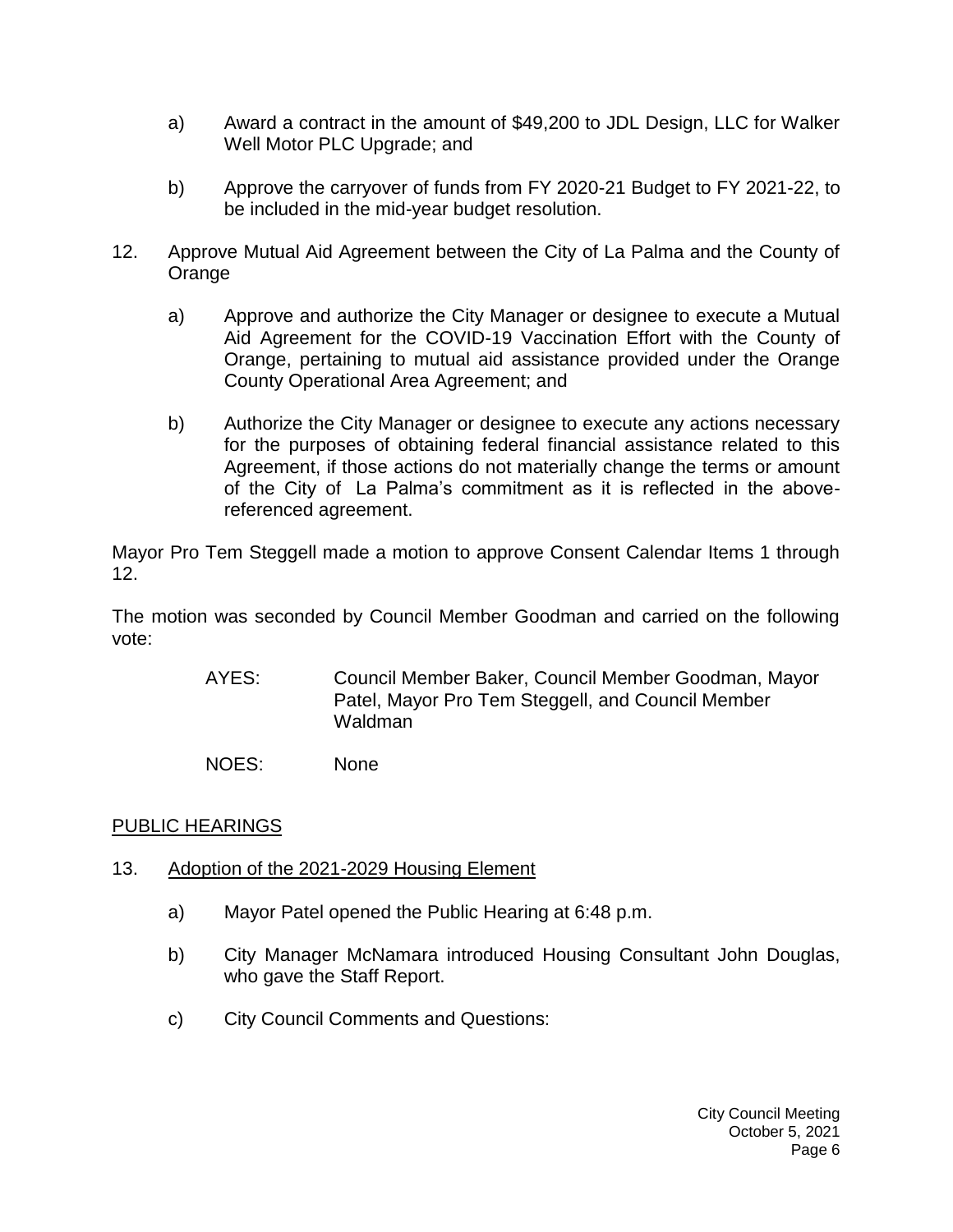Discussion ensued regarding the density being directed into the Centerpointe area; opposition to the Regional Housing Needs Assessment (RHNA) numbers mandated by the state at over 800; appreciation for the Consultant's work on the presentation and Staff Report; that approving the resolution means we can now submit the Housing Element to the State; if the State does not approve the City's Housing Element, the City will continue to work on it with the state; and that in the Consultant's experience, it's never been more difficult to work with the State on this issue than now.

d) [Public Input:](https://lapalma.granicus.com/MediaPlayer.php?view_id=&clip_id=1270&meta_id=171109)

No members of the public wished to speak.

- e) [Mayor Patel closed the Public Hearing at 6:57 p.m.](https://lapalma.granicus.com/MediaPlayer.php?view_id=&clip_id=1270&meta_id=171110)
- f) Adopt Resolution No. 2021-31 approving the 2021-2029 Housing Element update

Council Member Waldman made a motion to adopt Resolution No. 2021-31 approving the 2021-2029 Housing Element update

The motion was seconded by Council Member Goodman and carried on the following vote:

- AYES: Council Member Baker, Council Member Goodman, Mayor Patel, Mayor Pro Tem Steggell, and Council Member Waldman
- NOES: None

# [REGULAR ITEMS](https://lapalma.granicus.com/MediaPlayer.php?view_id=&clip_id=1270&meta_id=171112)

### 14. [Study Session regarding Short-Term Residential Rentals](https://lapalma.granicus.com/MediaPlayer.php?view_id=&clip_id=1270&meta_id=171113)

City Manager McNamara gave the Staff Report.

Council Comments and Questions:

Discussion ensued regarding that the City only has one homeowner that has a Transient Occupancy Tax (TOT) agreement with the City; that if a jurisdiction adds a TOT, the booking agency like Air B&B will join into collecting the TOT up front; that although City Council supports having these in the City, the City would like to be able to administer the regulations with the homeowner on who they can rent to while being able to enforce the rules and restrictions, along with what the penalties

> City Council Meeting October 5, 2021 Page 7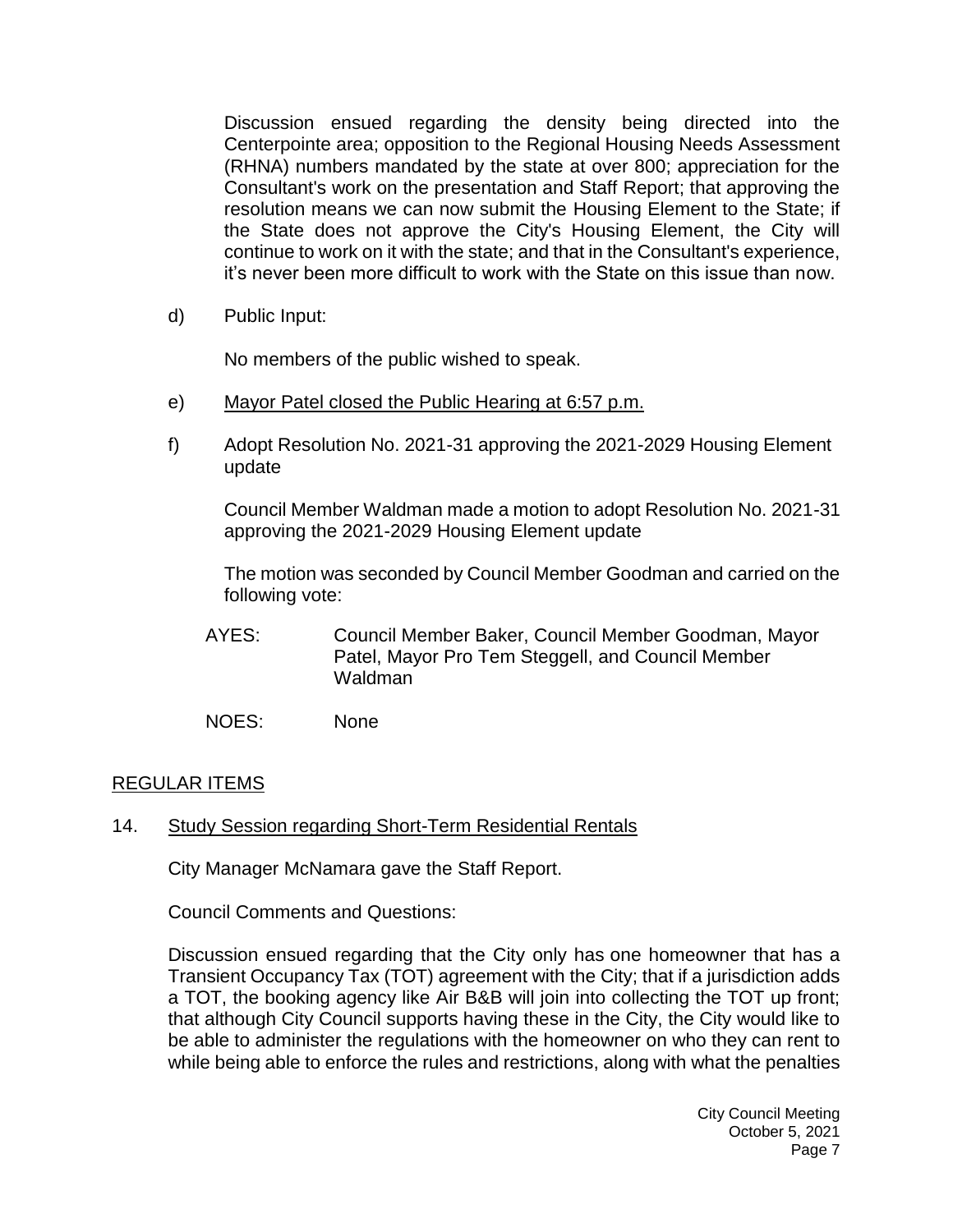if they violate the rules; that the use of security cameras outside help to monitor pool activity after hours; that overall, there's not much a City can do to regulate private property owner's rights; whether La Palma is prepared to address this type of rental; that this puts the La Palma bedroom community into a new position; the regulations could include the ability to set a time for the noise to stop; not having adjacent residents dealing with noise concerns; support to keep the neighborhoods the way they are; that the Air B & B sites do not define noise disruptions nor do they post the hours to which the noise should be stopped; that it's up to the owner to keep the regulations adhered to by their tenants; that the homeowners advertising their rentals should put La Palma's regulations on their rental including our noise Ordinance; that the Police Department (PD) doesn't enforce the Municipal Code, but the Penal Code; that the PD can use Penal Code 415 "disturbing the peace" to currently address the noise late at night, but the victim would have to file a complaint against the offender; that very seldom has it ever risen to the level that complaints are being filed; opposition to having a neighbor that rents out their units as party houses; support to handle this by regulating it and putting in our requirements; that the City can enforce our Ordinances with fines if they don't comply; support for homeowners being able to do what they want with their property including renting them out; that Anaheim banned Air B& B on behalf of their hotel businesses; that licensing these tenant rentals is a great way to increase revenues, and the City has an ability to enforce the terms and conditions; that through the licensing process, should the City encounter a problem rental, the City has the ability to revoke that license; that the City does not regulate the number of residents in a home and that City Attorney Thind encouraged caution on that matter; that Mayor Patel would like to review the Ordinance that Big Bear passed regarding this; and that creating a licensing process, collecting additional revenue, and having the ability to regulate short term rentals is a win for the residents.

#### Public Comments:

Sharon Forbes, a La Palma resident, addressed the City Council regarding the neighbor's short-term rental being advertised as "Sleeps Sixteen"; that this home has been set up as a party house at \$950 a night; support for regulating these types of rental homes so they can be respectful to the community; and that fines for violating any of the terms should be substantial. She closed by noting that Canyon Lake stopped allowing rentals under 30 days and as a result, it eliminated the properties that were being used as party homes.

City Attorney Thind noted that usually the City's fine structures are \$100 for the first violation, \$200 for the second, and up to \$500 for the third violation; however, the State Legislature recently passed a law - SB 60 - that allows the first violation for short term rentals to be \$1,500, the second \$3,000, and final at \$5,000 per day, per violation.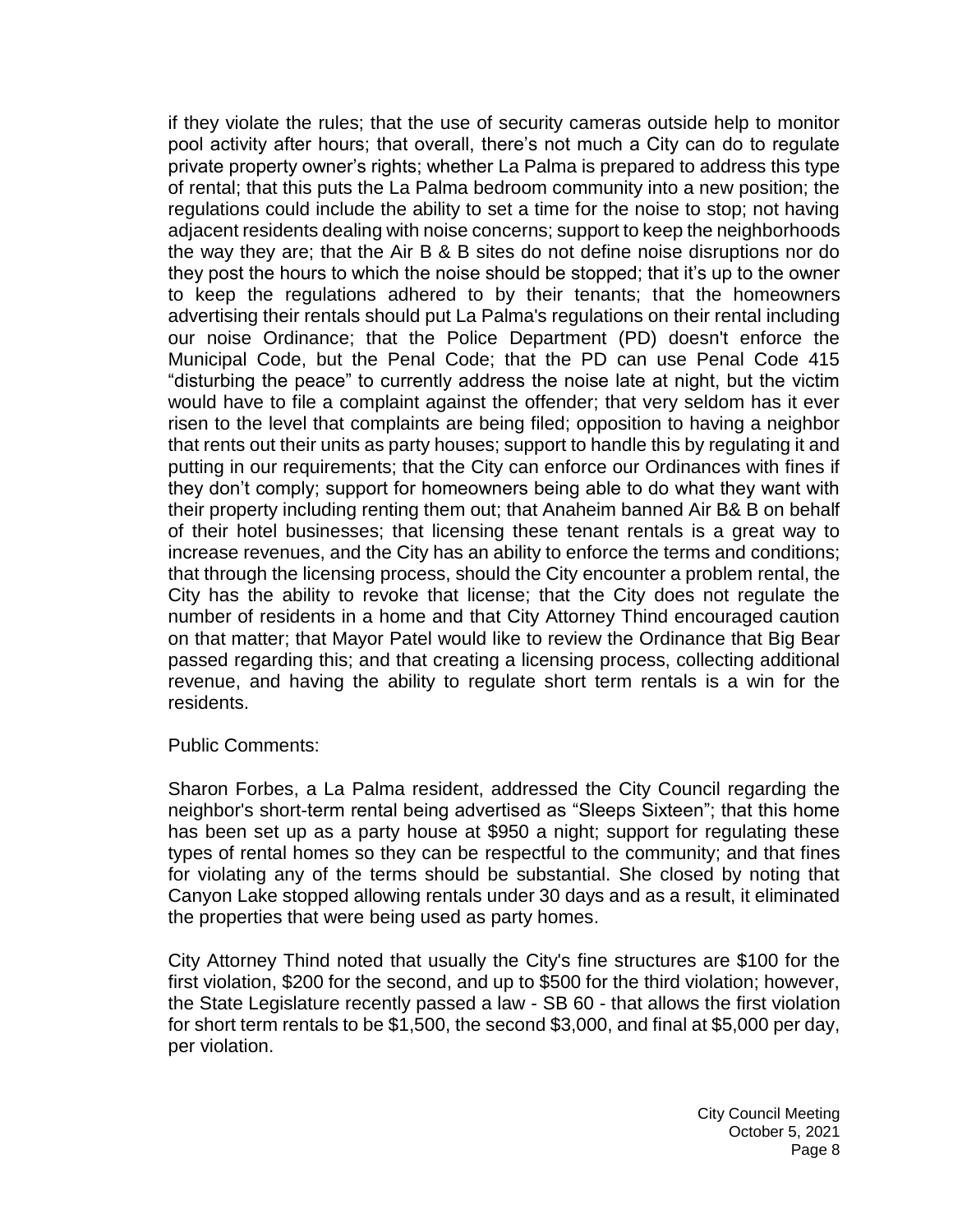City Manager McNamara closed the discussion by noting that Staff will conduct some more research to allow time to review other City's ordinances, allow time to craft some language, and present a draft Ordinance for the City Council's review in January; and supportive of the State's SB 60 that would allow for enforcement by fines with penalties.

Further discussion ensued regarding support for enforcing the TOT; work with agencies to ensure requirements are in place; support for some form of licensing agreement like a contractual agreement; review how other cities are restricting the number of people; look at other cities and how they're doing it; that the City Council is desiring to find a resolution that is fair to the neighbors and homeowners alike; support for the new legislation allowing larger fines; and encouragement to create an Ordinance so the City has tools to address this issue.

## [COUNCILMEMBER AB1234 REPORTS, REPORTS FROM CITY-AFFILIATED](https://lapalma.granicus.com/MediaPlayer.php?view_id=&clip_id=1270&meta_id=171114)  [COMMITTEES, AND COUNCIL REMARKS](https://lapalma.granicus.com/MediaPlayer.php?view_id=&clip_id=1270&meta_id=171114)

**Council Member Waldman** attended the Memorial Service and Celebration of Life for former Mayor and Council Member Larry Herman and the St. Nick's Christmas Lighting & Decor Grand Opening/Ribbon Cutting Event.

**Council Member Goodman** attended the Orange County Sanitation District (OCSD) Administrative Committee meeting; the OCSD Legislative and Public Affairs Committee meeting; the Cal Cities Housing Community Economic Development Policy Committee meeting; the Celebration of Life for former Mayor and Council Member Larry Herman; the Cal Cities Annual Conference; the Federal Legislative Briefing for the Orange County Water District; the California Joint Powers Insurance Authority (CJPIA) Claims and Executive Committee meeting; and closed by inquiring about the status of the City's Sign Policy.

City Manager McNamara responded that the Introduction of the Sign Ordinance is scheduled for the November meeting.

**Council Member Baker** attended the Buena Park State of the City; the Celebration of Life for former Mayor and Council Member Larry Herman; the Symphony Under the Stars at Central Park; the Cal Cities Annual Conference; the City Staff vs. Police Department softball game; the Los Coyotes Elementary School National Blue Ribbon Award Ceremony; and the St. Nick's Christmas Lighting & Decor Grand Opening/Ribbon Cutting Ceremony.

**Mayor Pro Tem Steggell** attended the the Buena Park State of the City; the Celebration of Life for former Mayor and Council Member Larry Herman; the Cal Cities Annual Conference; the 9/11 20th Anniversary ceremony at the Orange County Fire Authority; and the Los Coyotes Elementary School National Blue Ribbon Award Ceremony.